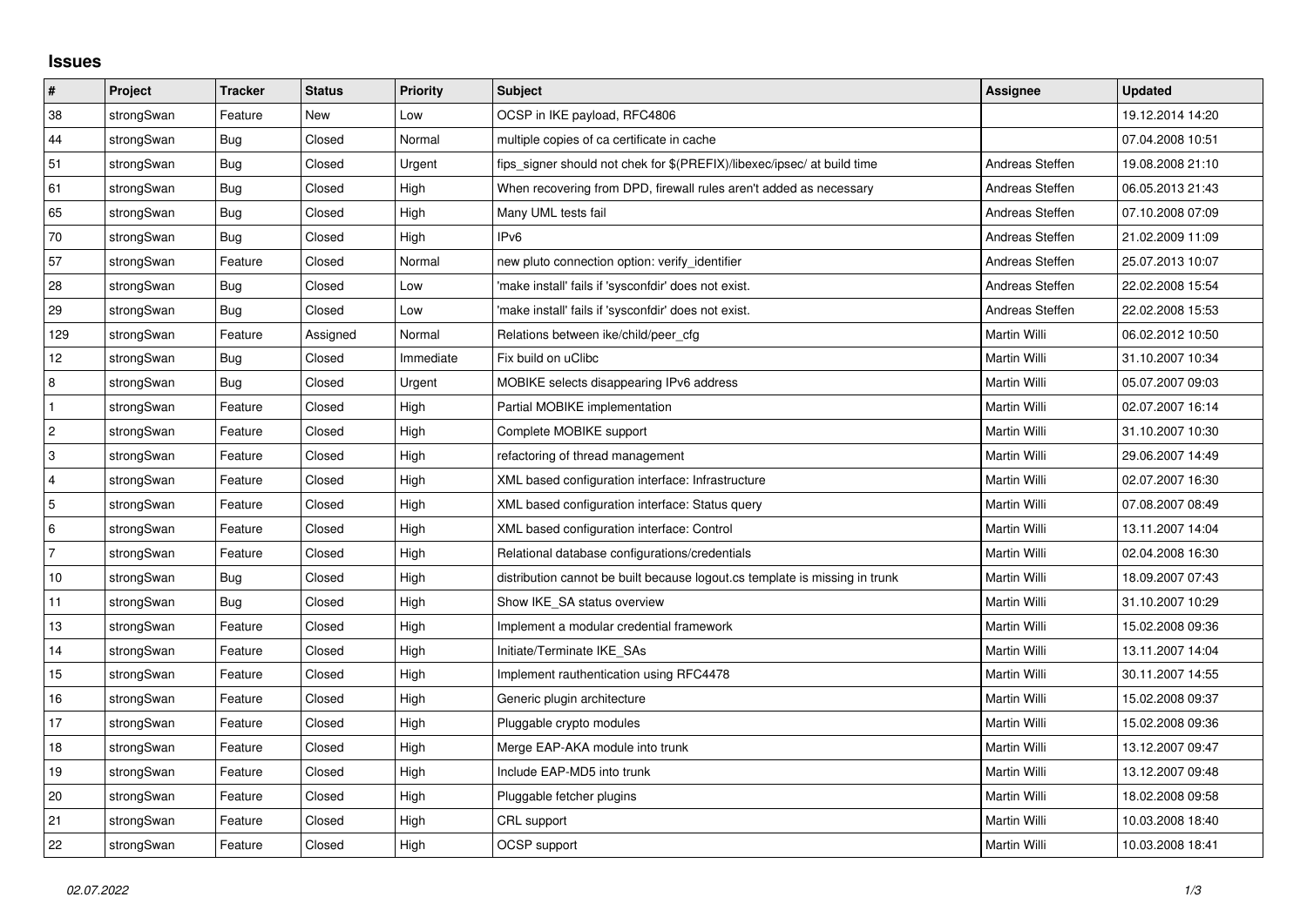| $\sharp$ | Project    | <b>Tracker</b> | <b>Status</b> | Priority | <b>Subject</b>                                                         | <b>Assignee</b>     | <b>Updated</b>   |
|----------|------------|----------------|---------------|----------|------------------------------------------------------------------------|---------------------|------------------|
| 24       | strongSwan | Feature        | Closed        | High     | Update doxygen documentation                                           | Martin Willi        | 22.02.2008 16:07 |
| 25       | strongSwan | Feature        | Closed        | High     | alternative crypto implementation                                      | Martin Willi        | 31.05.2008 09:49 |
| 26       | strongSwan | <b>Bug</b>     | Closed        | High     | Port all tools to new crypto/credential APIs                           | Martin Willi        | 21.03.2008 18:04 |
| 27       | strongSwan | Feature        | Closed        | High     | Create a database API                                                  | Martin Willi        | 19.02.2008 15:16 |
| 30       | strongSwan | Feature        | Closed        | High     | Certificate caching                                                    | Martin Willi        | 02.04.2008 14:50 |
| 31       | strongSwan | <b>Bug</b>     | Closed        | High     | ikev2/rw-eap-aka-rsa scenario fails                                    | Martin Willi        | 19.03.2008 15:25 |
| 32       | strongSwan | Bug            | Closed        | High     | ikev2/rw-no-idr scenario fails                                         | Martin Willi        | 19.03.2008 11:13 |
| 33       | strongSwan | Bug            | Closed        | High     | ikev2/crl-revoked scenario broken                                      | <b>Martin Willi</b> | 19.03.2008 19:02 |
| 34       | strongSwan | <b>Bug</b>     | Closed        | High     | ikev2/multi-level-ca-loop segfaults                                    | Martin Willi        | 31.03.2008 09:19 |
| 35       | strongSwan | <b>Bug</b>     | Closed        | High     | ikev2/ocsp-no-signer-cert scenario segfaults                           | Martin Willi        | 02.04.2008 09:45 |
| 36       | strongSwan | Bug            | Closed        | High     | strongswan-4.2.0 does not compile with uclibe                          | Martin Willi        | 04.04.2008 13:51 |
| 40       | strongSwan | Feature        | Closed        | High     | NetworkManager support                                                 | Martin Willi        | 22.08.2008 12:54 |
| 41       | strongSwan | Feature        | Closed        | High     | CFG attribute provider framework                                       | Martin Willi        | 16.04.2008 11:24 |
| 42       | strongSwan | Feature        | Closed        | High     | CFG attribute handler framework                                        | Martin Willi        | 28.04.2009 10:23 |
| 43       | strongSwan | Bug            | Closed        | High     | missing certificate_identity in SQL database causes segfault           | Martin Willi        | 07.04.2008 10:08 |
| 45       | strongSwan | Bug            | Closed        | High     | Failure to open SQLite database crashes charon                         | <b>Martin Willi</b> | 07.04.2008 09:16 |
| 46       | strongSwan | Feature        | Closed        | High     | DNS resolving for hosts in ike_cfg                                     | Martin Willi        | 09.06.2008 09:34 |
| 47       | strongSwan | Feature        | Closed        | High     | <b>RNG API</b>                                                         | Martin Willi        | 16.04.2008 11:27 |
| 48       | strongSwan | Feature        | Closed        | High     | Parallel trustchain verification                                       | Martin Willi        | 16.04.2008 11:33 |
| 49       | strongSwan | <b>Bug</b>     | Closed        | High     | starter log directly to terminal                                       | Martin Willi        | 30.04.2009 10:18 |
| 50       | strongSwan | <b>Bug</b>     | Closed        | High     | plutostderrlog option missing                                          | Martin Willi        | 11.05.2008 10:10 |
| 54       | strongSwan | Feature        | Closed        | High     | <b>EAP-Identity Server functionality</b>                               | Martin Willi        | 22.08.2008 12:55 |
| 55       | strongSwan | Bug            | Closed        | High     | Implement SHA512/384/256 HMAC with proper truncation in kernel         | Martin Willi        | 03.12.2009 11:41 |
| 56       | strongSwan | <b>Bug</b>     | Closed        | High     | New interface for EAP-SIM backend                                      | Martin Willi        | 24.10.2008 10:23 |
| 59       | strongSwan | Feature        | Closed        | High     | Add additinal signal dependent parameter to bus                        | Martin Willi        | 29.07.2008 11:04 |
| 60       | strongSwan | Feature        | Closed        | High     | Implement draft-sheffer-ikev2-gtc-00 with PAM password verification    | Martin Willi        | 22.08.2008 12:59 |
| 64       | strongSwan | <b>Bug</b>     | Closed        | High     | MOBIKE with changed NAT mappings                                       | Martin Willi        | 08.10.2008 14:21 |
| $71\,$   | strongSwan | <b>Bug</b>     | Closed        | High     | Improved Acquire handling                                              | Martin Willi        | 20.05.2009 11:54 |
| 73       | strongSwan | Issue          | Closed        | High     | StrongSwan IKEv2 CERT Payload missing first 0x30 byte of DER-encoding. | Martin Willi        | 06.05.2013 21:33 |
| 79       | strongSwan | Bug            | Closed        | High     | Windows 7 sometimes fails to verify RSA signatures done by gcrypt      | Martin Willi        | 30.06.2009 12:22 |
| 53       | strongSwan | Bug            | Closed        | Normal   | Printf handler for proposal_t                                          | Martin Willi        | 12.06.2008 14:23 |
| 58       | strongSwan | Bug            | Closed        | Normal   | Please fix bashism in /src/ipsec/ipsec.in                              | Martin Willi        | 16.07.2008 09:08 |
| 62       | strongSwan | Bug            | Closed        | Normal   | ikev2 missing rekeying support not recognised                          | Martin Willi        | 14.11.2008 15:17 |